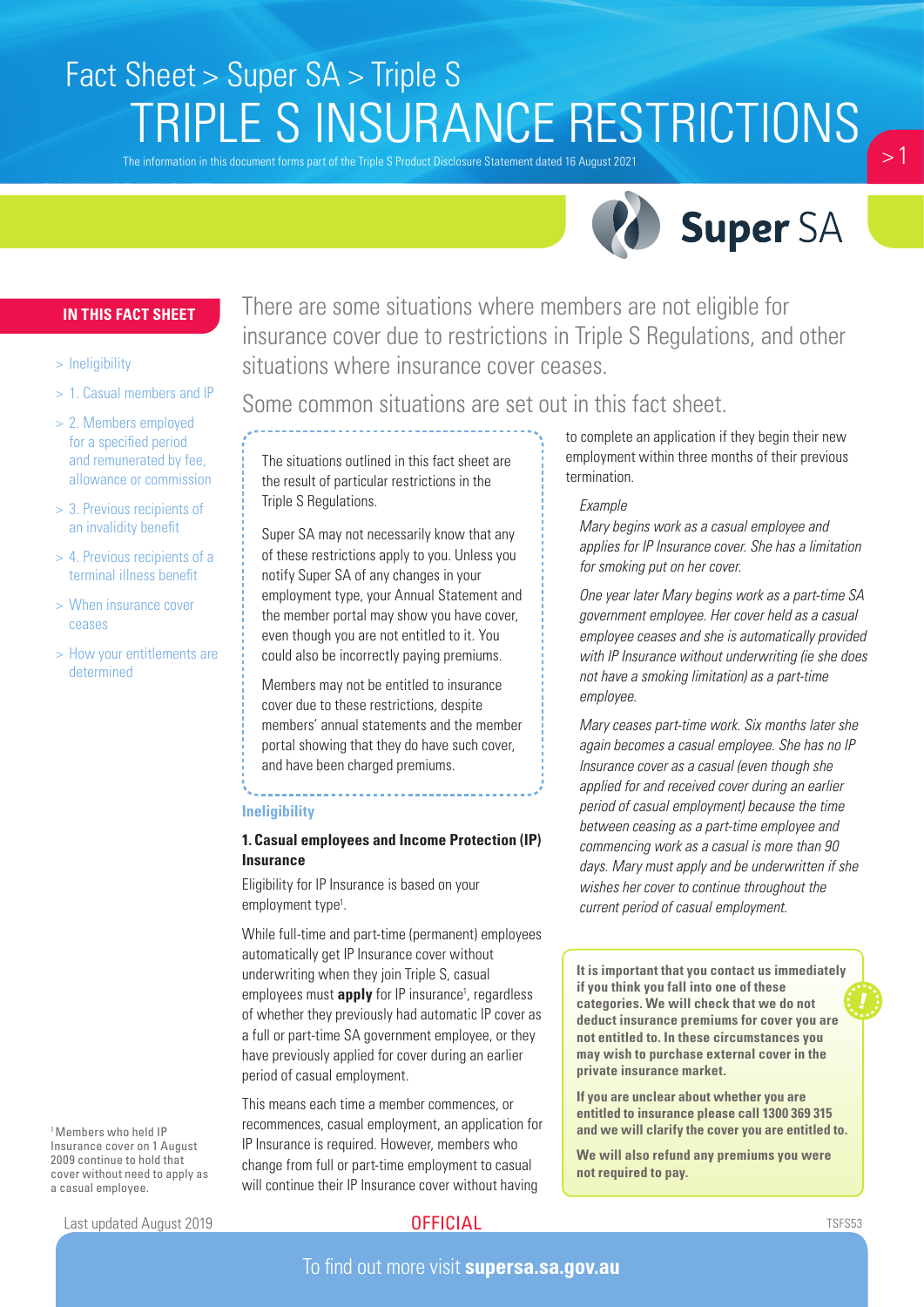# Fact Sheet > Super SA > Triple S TRIPLE S INSURANCE RESTRICTIONS

The information in this document forms part of the Triple S Product Disclosure Statement dated 16 August 2021



 $> 2$ 

### **IN THIS FACT SHEET**

#### > Ineligibility

- > 1. Casual members and IP
- > 2. Members employed for a specified period and remunerated by fee, allowance or commission
- > 3. Previous recipients of an invalidity benefit
- > 4. Previous recipients of a terminal illness benefit
- > When insurance cover ceases
- > How your entitlements are determined

It is also important to note that even if you apply for, and are granted IP Insurance cover, you will only be able to claim if you work nine or more hours per week under your casual arrangement, or average over a three month period, nine or more hours each week.

### **2.Members who were in Triple S and turned 60 prior to 3 September 2018**

Members who were both members of Triple S at 3 September 2018 *and* turned 60 prior to that date do not automatically have Income Protection Insurance. Any member who was both in Triple S at 3 September 2018 and turned 60 prior to 3 September 2018 needs to apply for cover using the *Apply for Income Protection Insurance* form available on the Super SA website.

Full-time and part-time employees aged between 60 and 65 who joined Triple S on or after 3 September 2018 received IP cover by default (conditions apply) and do not need to apply.

# **3.Members employed or engaged for a specified period and remunerated by fee, allowance or commission**

Members employed or engaged for a specified period of time and who are remunerated by fee, allowance or commission, are not entitled to basic or additional Death and Total & Permanent Disablement (Death and TPD) or IP Insurance, nor can they apply.

Typically these are:

- Board or committee members (who do not have a Triple S account in some other employment capacity)
- Sessional members of Tribunals who are appointed and not employees
- Those engaged for a temporary period and paid by fee
- Those engaged to work during an election period (eg returning officer, electoral officers, etc).

Such members will, however, be entitled to cover if they have other SA government employment.

If you have been employed or engaged in the capacity described above, and subsequently been employed in the SA government, you should contact Super SA to ensure your correct insurance entitlement is recorded.

#### **4.Previous recipients of an invalidity benefit**

If a member previously received invalidity insurance benefits (or benefits of a similar kind) from Triple S or another SA Government super scheme and they recommence SA Government employment, they are entitled to Death Only Insurance cover only.

However, the Death Only Insurance is not payable if the cause of death is connected to the condition for which the previous invalidity benefit was paid.

Members in this category similarly cannot apply for additional Death Insurance and are also ineligible for IP Insurance cover.

## **5.Previous recipients of a terminal illness benefit**

Members who have received a terminal illness insurance benefit (or a benefit of a similar kind) from Triple S or another SA Government super scheme are not entitled to IP or Death and TPD Insurance, nor can they apply.

#### **When insurance cover ceases**

- IP Insurance ceases when employment ceases (including when a fixed term contract expires).
- IP Insurance ceases when a member turns age 65, except where the member turned 60 prior to 3 September 2018 in which case the IP Insurance ceased when the member turned 60.
- Death and TPD Insurance ceases when employment ceases.
- Death and TPD Insurance ceases when a member turns age 70, or age 65 for Fixed (closed) Insurance.

Last updated August 2019

# **OFFICIAL**